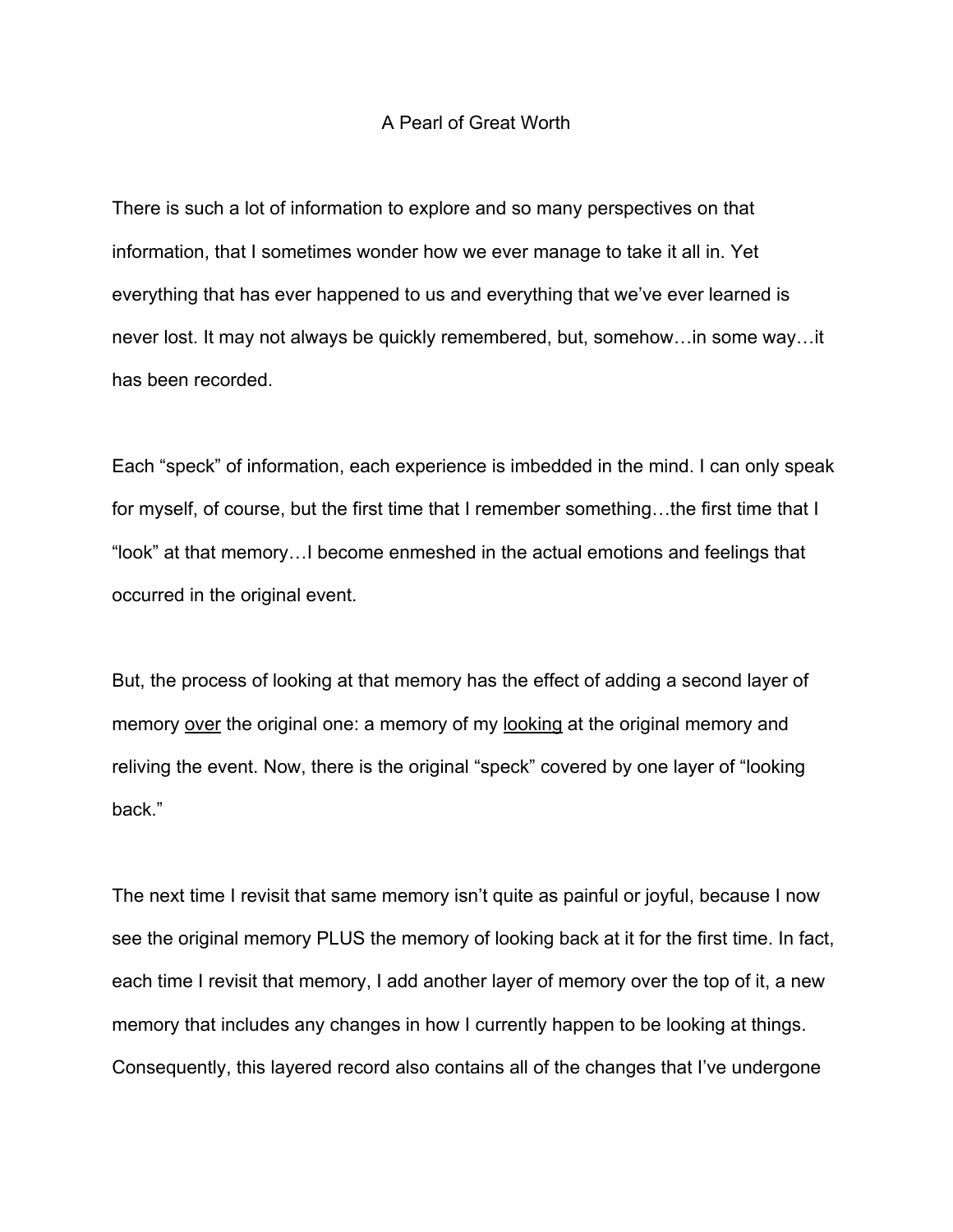since the original event. Unlike the process of fossilization—which this process seems to mimic—it is a living process rather than a dead one…even though there is some truth in the statement that I am becoming "an old fossil" and less changeable as time goes on.

Each layer of memory keeps the previous layers safe, while soothing the effects that the original memory might have had on my mind. Each layer can become more and more lustrous—and filled with light—if I look back with gentleness and enlightenment...or it can become darker and more forbidding, if I choose. In a more general sense, it's as if any and every thing that happens in our lives is the center of what can become a very precious pearl.

The book of Genesis has an original meaning, too…its core essence…which is also the center of a pearl of great worth. When we look back on the book of Genesis, we add layers and layers of who we've become on top of our initial interpretation of the original story. Each layer keeps the original safe, but these layers are seen through the eyes of who we are at the time we look at it. Consequently, if humanity continues to search for the truth, then someday, the way in which we now interpret those pages may seem old and outdated.

If the original event was God talking to us, then it's understandable why there needed to be at least one layer between the event and our seeing (or understanding) it. It's like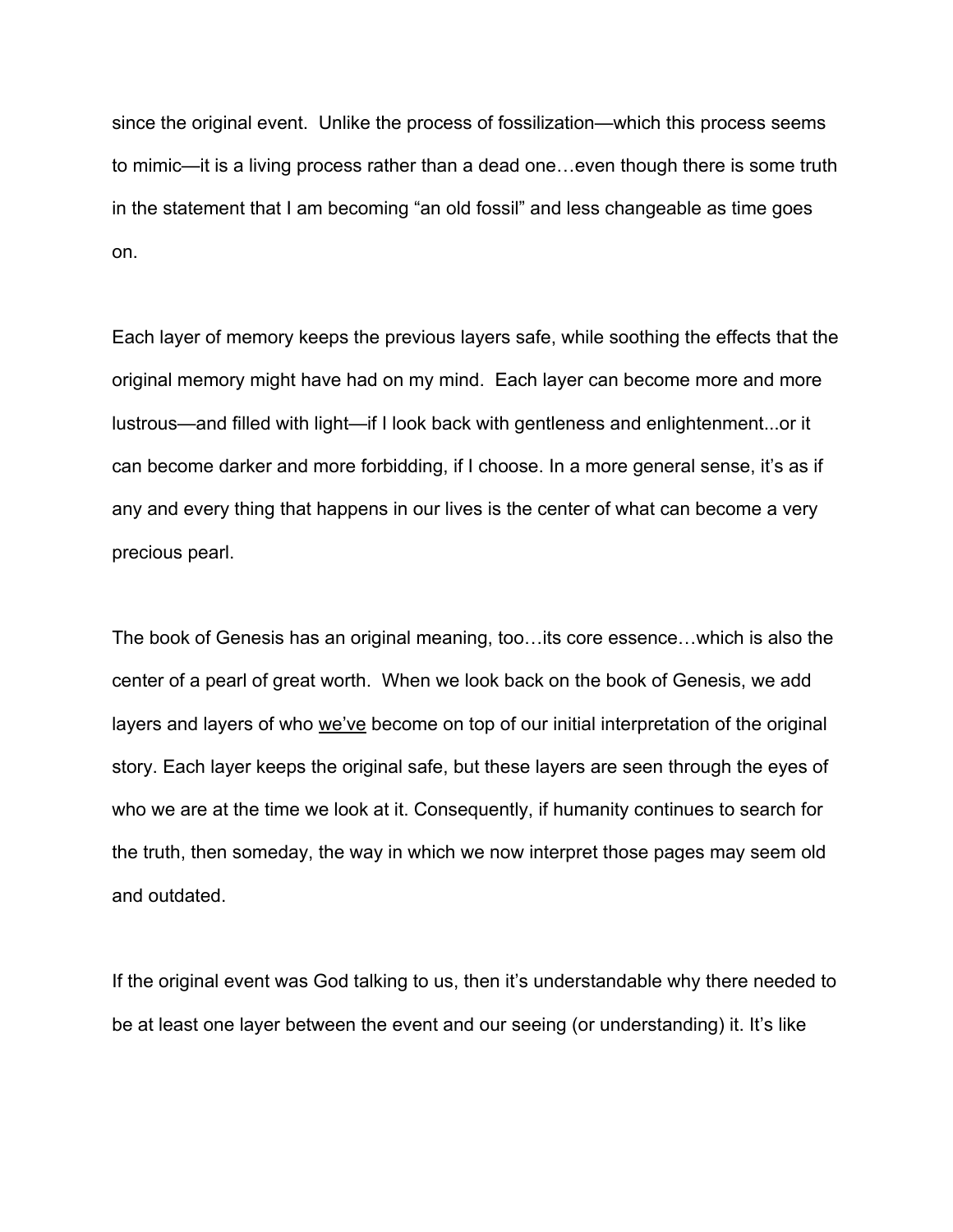looking at the sun: the original event is so blindingly beautiful that we need to look at it indirectly…with some layer or veil in between. Lots of things are like this…

I tried my best to do what I believed was the right, but nothing seemed to work. Somehow, I couldn't get rid of the anger. The memory was just too painful.

So, of course, I railed away at the only one I knew would listen…God. Ironically, I wasn't even talking about what was really bothering me. I was just angry, and I needed to direct that anger at someone. It didn't really matter what the subject was…it never did. He, in His quiet, gentle way was always there.

"Shhh," He said. "Everything will be all right."

But it was like trying to hold and comfort a child that wouldn't be comforted.

 "Why should I even listen to You! You're a...a…hypocrite like everybody else!" And I rattled on about something that really had nothing to do with the hurt and pain…

"Why…You…You even go and…and…You tell Moses to tell his people to bring gold and silver and jewels and stuff…and to build You and Your ark a place to stay…and THEN, You turn around and tell Jesus to tell us that all that stuff isn't important! That we should store up for ourselves treasures in heaven. If that isn't being a bit hypocritical, I don't know what is!"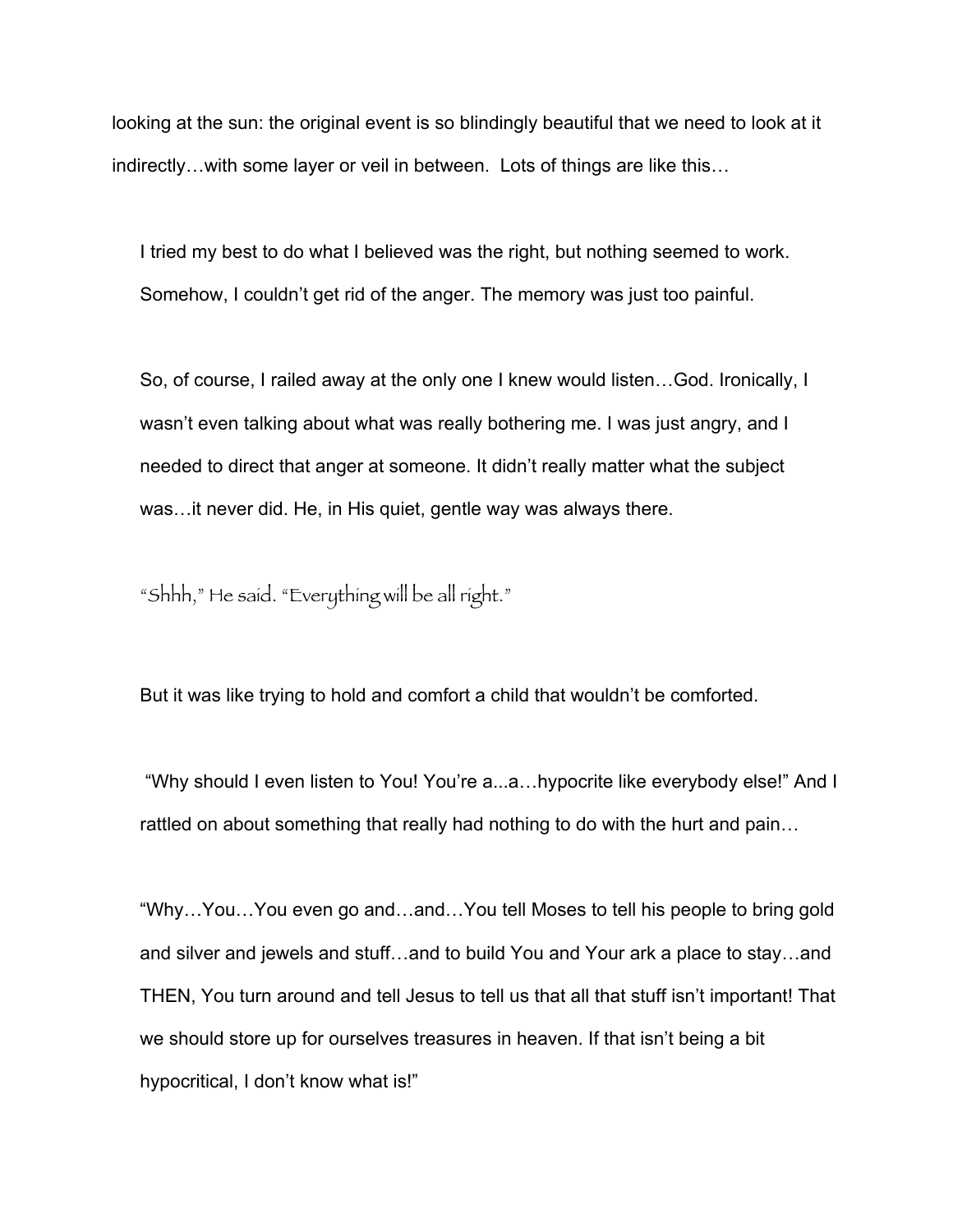Luckily, God has a sense of humor, so I wasn't zapped on the spot. Instead, He said

"Well, Lyn, what would you have done?""

And, seeing that I didn't have a clue, He fed me the answer to His question:

"I wanted to teach them that My house is precious, and what was precious to them at that time was gold, and silver, and jewels. In fact, since they were nomads, I had them build a temple in Jerusalem so that they would learn to come home to God. Later, the one temple was destroyed, and they learned that they could come home to God in many places. In fact, they would eventually learn that each and every one of them is a temple to God…and that each and every one of them is precious to Me. In my house are many mansions."

Instead of getting angry at me for my impertinence, He chose to tell me a story and it floated into my heart like a gentle breeze…